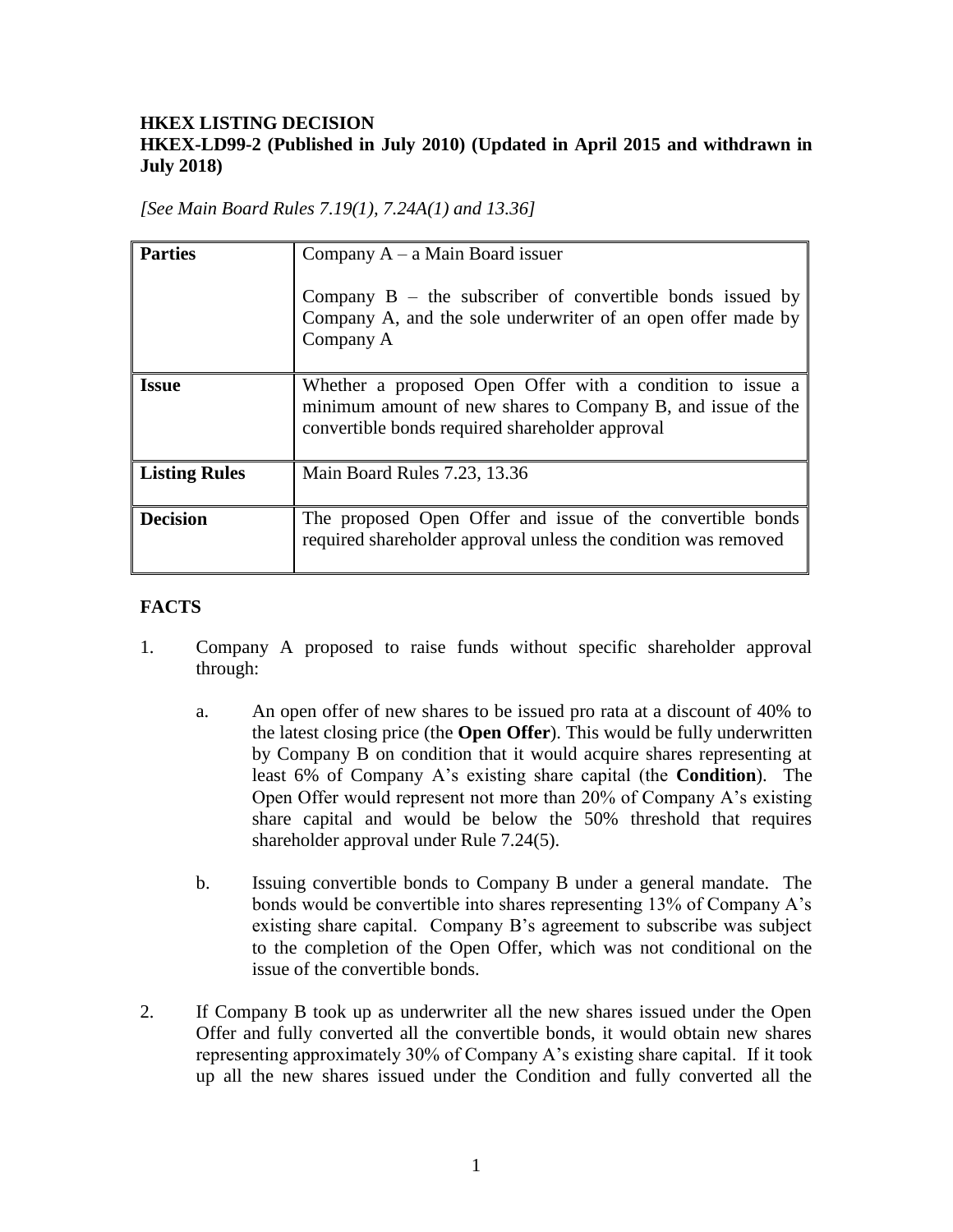convertible bonds, it would obtain new shares representing approximately 19% of Company A's existing share capital.

#### **APPLICABLE LISTING RULES**

3. Rule 7.23 defines an open offer to mean:

An offer to existing holders of securities to subscribe securities, whether or not in proportion to their existing holdings which are not allotted to them on renounceable documents. …

4. Rule 7.24(5) states that:

if the proposed open offer would increase either the number of issued shares or the market capitalisation of the issuer by more than 50% (on its own or when aggregated with any other open offers or rights issues announced by the issuer (i) within the 12 month period immediately preceding the announcement of the proposed open offer or (ii) prior to such 12 month period where dealing in respect of the shares issued pursuant thereto commenced within such 12 month period, together with any bonus securities, warrants or other convertible securities (assuming full conversion) granted or to be granted to shareholders as part of such rights issues or open offers):

- (a) the open offer must be made conditional on approval by shareholders in general meeting by a resolution on which any controlling shareholders and their associates or, where there are no controlling shareholders, directors (excluding independent non-executive directors) and the chief executive of the issuer and their respective associates shall abstain from voting in favour. The issuer must disclose the information required under rule 2.17 in the circular to shareholders;
- 5. Rule 13.36 states that:

…

- (1) (a) Except in the circumstances mentioned in rule 13.36(2), the directors of the issuer … shall obtain the consent of shareholders in general meeting prior to allotting, issuing or granting:—
	- (i) shares;
	- (ii) securities convertible into shares; or …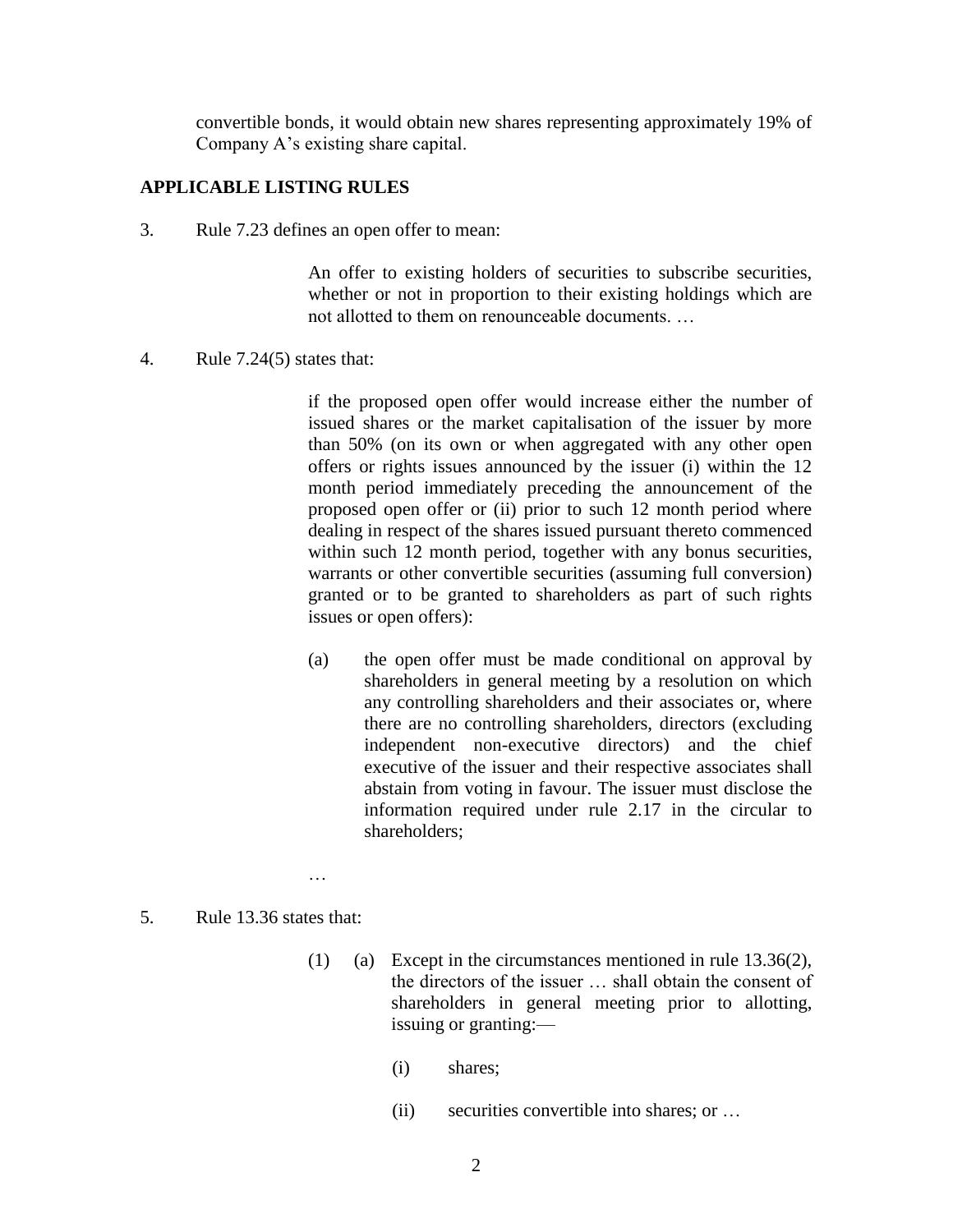*Note: Importance is attached to the principle that a shareholder should be able to protect his proportion of the total equity by having the opportunity to subscribe for any new issue of equity securities. Accordingly, unless shareholders otherwise permit, all issues of equity securities by the issuer must be offered to the existing shareholders (and, where appropriate, to holders of other equity securities of the issuer entitled to be offered them) pro rata to their existing holdings, and only to the extent that the securities offered are not taken up by such persons may they be allotted or issued to other persons or otherwise than pro rata to their existing holdings. This principle may be waived by the shareholders themselves on a general basis, but only within the limits of rules 13.36(2) and (3).*

(2) No such consent as is referred to in rule  $13.36(1)(a)$  shall be required:—

…

- (a) for the allotment, issue or grant of such securities pursuant to an offer made to the shareholders of the issuer … pro rata … to their existing holdings; or
- (b) if, but only to the extent that, the existing shareholders of the issuer have by ordinary resolution in general meeting given a general mandate to the directors of the issuer, either unconditionally or subject to such terms and conditions as may be specified in the resolution, to allot or issue such securities or to grant any offers, agreements or options which would or might require securities to be issued, allotted or disposed of, whether during the continuance of such mandate or thereafter, subject to a restriction that the aggregate number of securities allotted or agreed to be allotted must not exceed the aggregate of (i) 20% of the number of issued shares of the issuer as at the date of the resolution granting the general mandate (or in the case of a scheme of arrangement involving an introduction in the circumstances set out in rule 7.14(3), 20% of the number of issued shares of an overseas issuer following the implementation of such scheme) and (ii) the number of such securities repurchased by the issuer itself since the granting of the general mandate (up to a maximum number equivalent to 10% of the number of issued shares of the issuer as at the date of the resolution granting the repurchase mandate), provided that the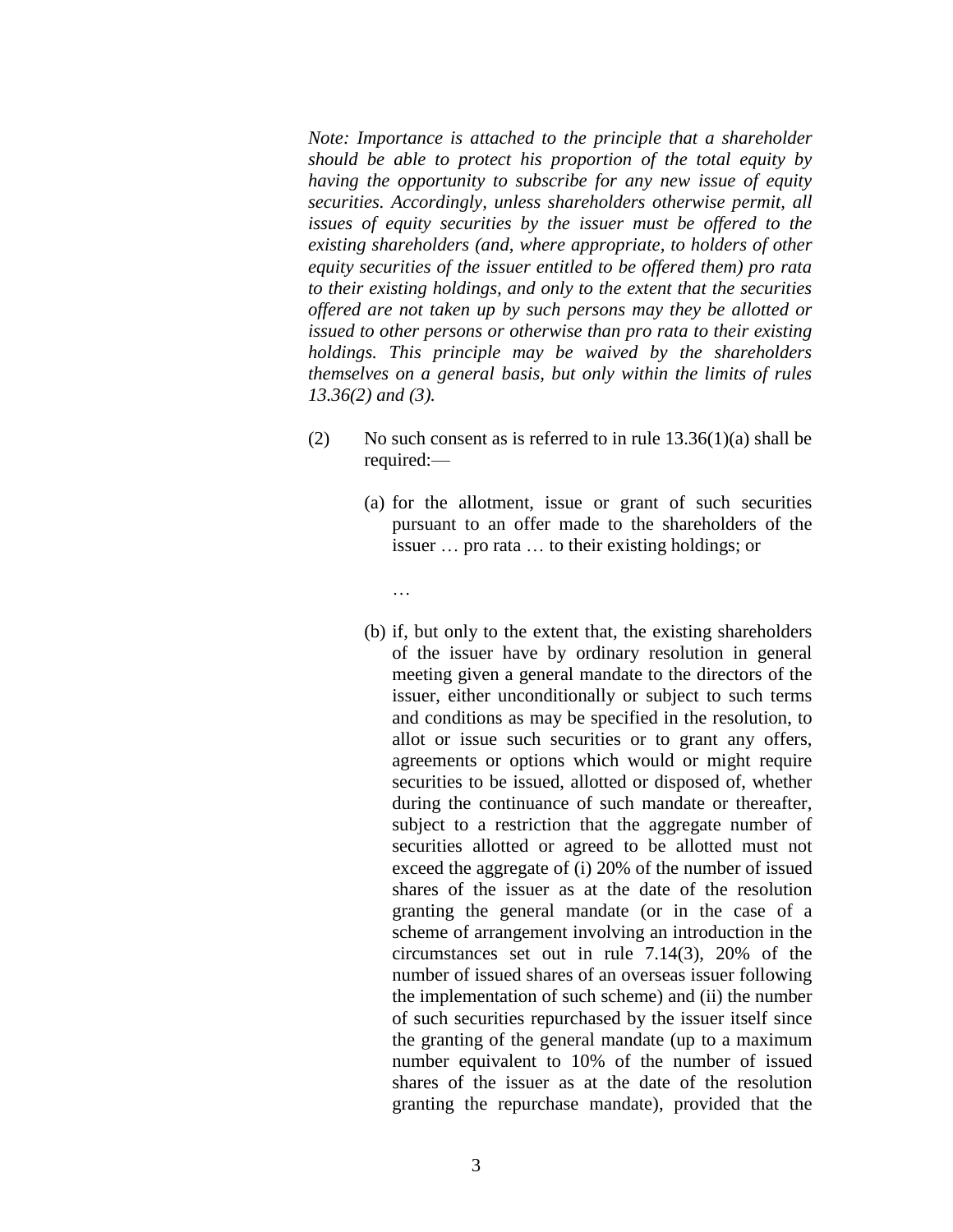existing shareholders of the issuer have by a separate ordinary resolution in general meeting given a general mandate to the directors of the issuer to add such repurchased securities to the 20% general mandate.

(5) In the case of a placing of securities for cash consideration, the issuer may not issue any securities pursuant to a general mandate given under rule 13.36 (2)(b) if the relevant price represents a discount of 20% or more to the benchmarked price of the securities, such benchmarked price being the higher of:

…

- (a) the closing price on the date of the relevant placing agreement or other agreement involving the proposed issue of securities under the general mandate; and
- (b) the average closing price in the 5 trading days immediately prior to the earlier of:
	- (i) the date of announcement of the placing or the proposed transaction or arrangement involving the proposed issue of securities under the general mandate;
	- (ii) the date of the placing agreement or other agreement involving the proposed issue of securities under the general mandate; and
	- (iii) the date on which the placing or subscription price is fixed, unless the issuer can satisfy the Exchange that it is in a serious financial position and that the only way it can be saved is by an urgent rescue operation which involves the issue of new securities at a price representing a discount of 20% or more to the benchmarked price of the securities or that there are other exceptional circumstances. The issuer shall provide the Exchange with detailed information on the allottees to be issued with securities under the general mandate.

…